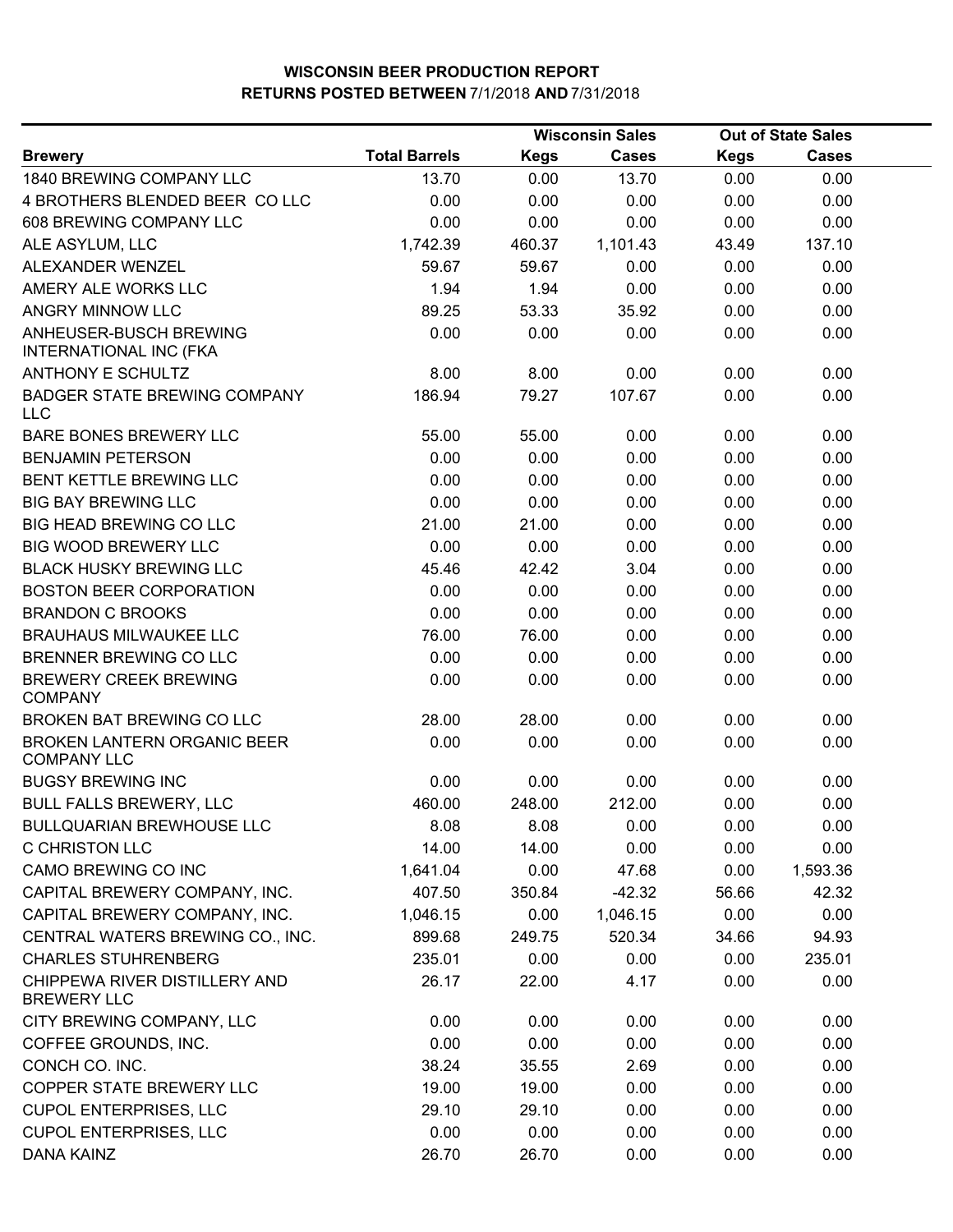|                                                      |                      |             | <b>Wisconsin Sales</b> |             | <b>Out of State Sales</b> |  |
|------------------------------------------------------|----------------------|-------------|------------------------|-------------|---------------------------|--|
| <b>Brewery</b>                                       | <b>Total Barrels</b> | <b>Kegs</b> | <b>Cases</b>           | <b>Kegs</b> | <b>Cases</b>              |  |
| DANIEL D SCHEY                                       | 15.00                | 15.00       | 0.00                   | 0.00        | 0.00                      |  |
| DANIEL M STOLT                                       | 6.82                 | 3.56        | 3.26                   | 0.00        | 0.00                      |  |
| DAS VENTURES INC.                                    | 10.50                | 10.50       | 0.00                   | 0.00        | 0.00                      |  |
| DAVID A ANDERSON                                     | 1.00                 | 1.00        | 0.00                   | 0.00        | 0.00                      |  |
| DAVID A KNUTH                                        | 46.00                | 46.00       | 0.00                   | 0.00        | 0.00                      |  |
| DEAD BIRD BREWING COMPANY                            | 0.00                 | 0.00        | 0.00                   | 0.00        | 0.00                      |  |
| DEAD BIRD BREWING COMPANY                            | 0.00                 | 0.00        | 0.00                   | 0.00        | 0.00                      |  |
| DELAFIELD BREWHAUS LLC                               | 53.00                | 53.00       | 0.00                   | 0.00        | 0.00                      |  |
| <b>DENNIS E ERB</b>                                  | 5.00                 | 5.00        | 0.00                   | 0.00        | 0.00                      |  |
| DIAGEO AMERICAS SUPPLY INC                           | 36,479.84            | 0.00        | 0.00                   | 0.00        | 36,479.84                 |  |
| <b>DISTRICT 14 CRAFT BREWING LLC</b>                 | 19.25                | 19.25       | 0.00                   | 0.00        | 0.00                      |  |
| DJ FEDDERLY MANAGEMENT<br><b>CONSULTANT LLC</b>      | 2.26                 | 2.26        | 0.00                   | 0.00        | 0.00                      |  |
| DOOR COUNTY BREWING CO LLC                           | 474.00               | 474.00      | 0.00                   | 0.00        | 0.00                      |  |
| DRIFTLESS BREWING COMPANY LLC                        | 20.00                | 20.00       | 0.00                   | 0.00        | 0.00                      |  |
| <b>DUBS BREW, LLC</b>                                | 8.25                 | 8.25        | 0.00                   | 0.00        | 0.00                      |  |
| DUBUQUE BREWING & MALTING<br><b>COMPANY LLC</b>      | 7.08                 | 0.00        | 0.00                   | 2.00        | 5.08                      |  |
| ENLIGHTENED BREWING COMPANY<br>LLC.                  | 18.00                | 18.00       | 0.00                   | 0.00        | 0.00                      |  |
| <b>ESSER DISTRIBUTING CO INC</b>                     | 0.00                 | 0.00        | 0.00                   | 0.00        | 0.00                      |  |
| EVANS BREWING COMPANY INC                            | 232.21               | 0.00        | 0.00                   | 0.00        | 232.21                    |  |
| FK&P, LLC                                            | 0.00                 | 0.00        | 0.00                   | 0.00        | 0.00                      |  |
| FERMENTORIUM BEVERAGE<br><b>COMPANY LLC</b>          | 186.65               | 85.93       | 100.72                 | 0.00        | 0.00                      |  |
| FFATS BREWING COMPANY, LLC                           | 10.00                | 0.00        | 10.00                  | 0.00        | 0.00                      |  |
| FIFTH WARD BREWING COMPANY LLC                       | 36.46                | 36.46       | 0.00                   | 0.00        | 0.00                      |  |
| FIVE STAR BREWING CO INC.                            | 904.95               | 0.00        | 6.48                   | 0.00        | 898.47                    |  |
| FOX RIVER BREWING COMPANY II, LLC                    | 149.49               | 149.49      | 0.00                   | 0.00        | 0.00                      |  |
| FOX RIVER BREWING COMPANY, LLC                       | 157.23               | 157.23      | 0.00                   | 0.00        | 0.00                      |  |
| <b>FRESAR INC</b>                                    | 0.48                 | 0.16        | 0.32                   | 0.00        | 0.00                      |  |
| <b>FULTON LLC</b>                                    | 45.06                | 8.00        | 37.06                  | 0.00        | 0.00                      |  |
| <b>GATHERING PLACE BREWING</b><br><b>COMPANY LLC</b> | 51.45                | 51.45       | 0.00                   | 0.00        | 0.00                      |  |
| GD3, LLC                                             | 216.50               | 216.50      | 0.00                   | 0.00        | 0.00                      |  |
| GD4, LLC                                             | 92.90                | 92.90       | 0.00                   | 0.00        | 0.00                      |  |
| <b>GEORGE BREGAR</b>                                 | 35.08                | 35.08       | 0.00                   | 0.00        | 0.00                      |  |
| <b>GIANT JONES BREWING LLC</b>                       | 5.33                 | 5.33        | 0.00                   | 0.00        | 0.00                      |  |
| GJS SALES, INC.                                      | 135.91               | 0.00        | 0.00                   | 0.00        | 135.91                    |  |
| <b>GOOD CITY BREWING LLC</b>                         | 421.02               | 173.83      | 247.19                 | 0.00        | 0.00                      |  |
| <b>GRANT PAULY</b>                                   | 703.30               | 188.33      | 417.44                 | 74.16       | 23.37                     |  |
| <b>GRAY BREWING CO.</b>                              | 75.89                | 46.84       | 19.41                  | 6.16        | 3.48                      |  |
| <b>GREEN BAY BREWING COMPANY</b>                     | 437.18               | 176.18      | 261.00                 | 0.00        | 0.00                      |  |
| <b>GREENVIEW BREWING LLC</b>                         | 17.11                | 9.28        | 7.83                   | 0.00        | 0.00                      |  |
| <b>GUY R LILJA</b>                                   | 0.00                 | 0.00        | 0.00                   | 0.00        | 0.00                      |  |
| HACIENDA BREWING CO., LLC                            | 76.00                | 76.00       | 0.00                   | 0.00        | 0.00                      |  |
| HANSON BREWING COMPANY LLC                           | 0.00                 | 0.00        | 0.00                   | 0.00        | 0.00                      |  |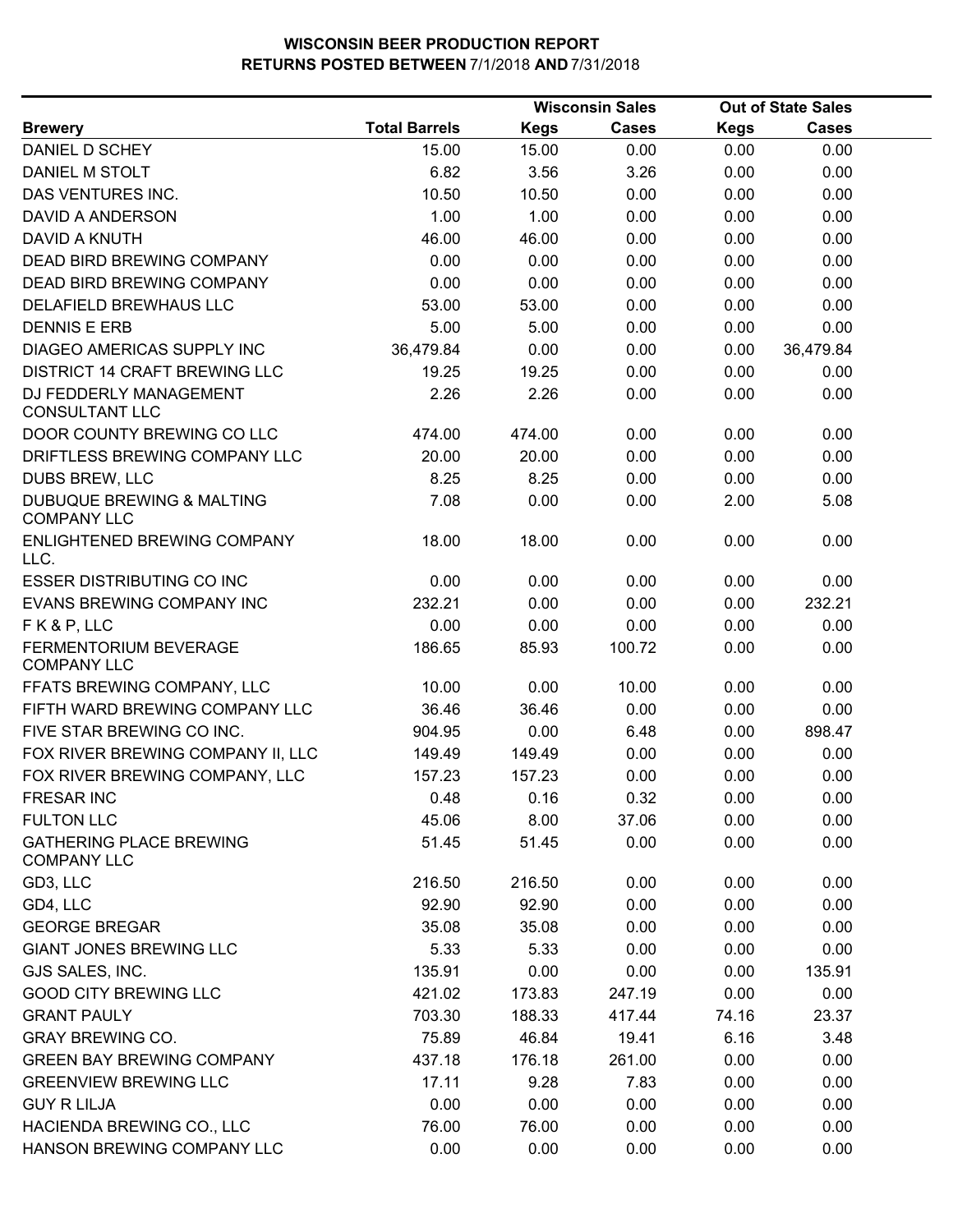|                                             |                      |             | <b>Wisconsin Sales</b> |             | <b>Out of State Sales</b> |  |
|---------------------------------------------|----------------------|-------------|------------------------|-------------|---------------------------|--|
| <b>Brewery</b>                              | <b>Total Barrels</b> | <b>Kegs</b> | <b>Cases</b>           | <b>Kegs</b> | <b>Cases</b>              |  |
| HIGHHOLDER BREWING COMPANY,<br>LLC          | 1.00                 | 1.00        | 0.00                   | 0.00        | 0.00                      |  |
| HILLSBORO BREWING COMPANY LLC               | 90.76                | 42.51       | 48.25                  | 0.00        | 0.00                      |  |
| HOOPS OF DANE COUNTY, INC.                  | 0.00                 | 0.00        | 0.00                   | 0.00        | 0.00                      |  |
| HOOPS OF DANE COUNTY, INC.                  | 0.00                 | 0.00        | 0.00                   | 0.00        | 0.00                      |  |
| HOOPS OF DANE COUNTY, INC.                  | 0.00                 | 0.00        | 0.00                   | 0.00        | 0.00                      |  |
| HOP & BARREL BREWING COMPANY,<br>LLC        | 86.88                | 65.67       | 21.21                  | 0.00        | 0.00                      |  |
| HOP HAUS BREWING COMPANY LLC                | 24.00                | 24.00       | 0.00                   | 0.00        | 0.00                      |  |
| HOP HAUS BREWING COMPANY LLC                | 105.00               | 105.00      | 0.00                   | 0.00        | 0.00                      |  |
| HORNELL BREWING CO INC                      | 7,532.12             | 0.00        | $-0.06$                | 0.00        | 7,532.18                  |  |
| <b>HOUSE OF BREWS LLC</b>                   | 0.00                 | 0.00        | 0.00                   | 0.00        | 0.00                      |  |
| <b>INVENTORS BREWPUB LLC</b>                | 11.67                | 11.67       | 0.00                   | 0.00        | 0.00                      |  |
| <b>ISAAC SHOWAKI</b>                        | 621.60               | 93.00       | 528.60                 | 0.00        | 0.00                      |  |
| <b>JEAN M LANE</b>                          | 37.26                | 37.26       | 0.00                   | 0.00        | 0.00                      |  |
| <b>JEREMY BEACH</b>                         | 0.00                 | 0.00        | 0.00                   | 0.00        | 0.00                      |  |
| <b>JOHN JAGEMANN</b>                        | 0.00                 | 0.00        | 0.00                   | 0.00        | 0.00                      |  |
| <b>JONATHAN CHRISTIANSEN</b>                | 0.00                 | 0.00        | 0.00                   | 0.00        | 0.00                      |  |
| KARBEN4 BREWING LLC                         | 1,140.09             | 429.60      | 710.49                 | 0.00        | 0.00                      |  |
| KATCHEVER & CO LLC                          | 293.22               | 143.53      | 149.69                 | 0.00        | 0.00                      |  |
| KELLERMEISTER BEVERAGES, LLC                | 58.09                | 58.09       | 0.00                   | 0.00        | 0.00                      |  |
| KOWALSKE BREWING LLC                        | 4.00                 | 4.00        | 0.00                   | 0.00        | 0.00                      |  |
| <b>KUL BREWING LLC</b>                      | 559.83               | 24.50       | 535.33                 | 0.00        | 0.00                      |  |
| <b>LACROSSE BREWING LLC</b>                 | 918.68               | 12.00       | 420.75                 | 0.00        | 485.93                    |  |
| LAKEFRONT BREWERY, INC.                     | 261.29               | 0.00        | 261.29                 | 0.00        | 0.00                      |  |
| LAKEFRONT BREWERY, INC.                     | 3,885.69             | 1,560.77    | 1,535.63               | 110.33      | 678.96                    |  |
| LAKEWALK BREWERY AND CAFE<br><b>COMPANY</b> | 30.00                | 30.00       | 0.00                   | 0.00        | 0.00                      |  |
| LAZY MONK BREWING LLC                       | 59.31                | 39.96       | 19.35                  | 0.00        | 0.00                      |  |
| <b>LEE BURGESS</b>                          | 0.00                 | 0.00        | 0.00                   | 0.00        | 0.00                      |  |
| LEFFEL ROOTS, LLC                           | 0.00                 | 0.00        | 0.00                   | 0.00        | 0.00                      |  |
| <b>LEVI FUNK</b>                            | 97.74                | 38.87       | 58.87                  | 0.00        | 0.00                      |  |
| LHM BREW PUB, LLC                           | 15.60                | 15.60       | 0.00                   | 0.00        | 0.00                      |  |
| <b>LOST ISLAND WINE LLC</b>                 | 5.68                 | 5.68        | 0.00                   | 0.00        | 0.00                      |  |
| LUCETTE BREWING COMPANY LLC                 | 189.46               | 134.00      | 55.46                  | 0.00        | 0.00                      |  |
| LUCKYS 1313 BREW PUB INVESTOR<br><b>LLC</b> | 9.80                 | 9.80        | 0.00                   | 0.00        | 0.00                      |  |
| LUCKYS 1313 BREW PUB INVESTOR<br><b>LLC</b> | 0.00                 | 0.00        | 0.00                   | 0.00        | 0.00                      |  |
| LUCKYS 1313 BREW PUB INVESTOR<br><b>LLC</b> | 0.00                 | 0.00        | 0.00                   | 0.00        | 0.00                      |  |
| MARK ANTHONY BREWING INC                    | 109,503.82           | 0.00        | 6,353.15               | 0.00        | 103,150.67                |  |
| <b>MATTHEW J GEARY</b>                      | 47.07                | 34.10       | 12.97                  | 0.00        | 0.00                      |  |
| <b>MATTHEW R SCHMIDT</b>                    | 78.50                | 78.50       | 0.00                   | 0.00        | 0.00                      |  |
| MCZ'S BREWING, LLC                          | 0.00                 | 0.00        | 0.00                   | 0.00        | 0.00                      |  |
| MELMS BREWING COMPANY INC                   | 4.50                 | 4.50        | 0.00                   | 0.00        | 0.00                      |  |
| MICHAEL W ZUPKE                             | 0.00                 | 0.00        | 0.00                   | 0.00        | 0.00                      |  |
|                                             |                      |             |                        |             |                           |  |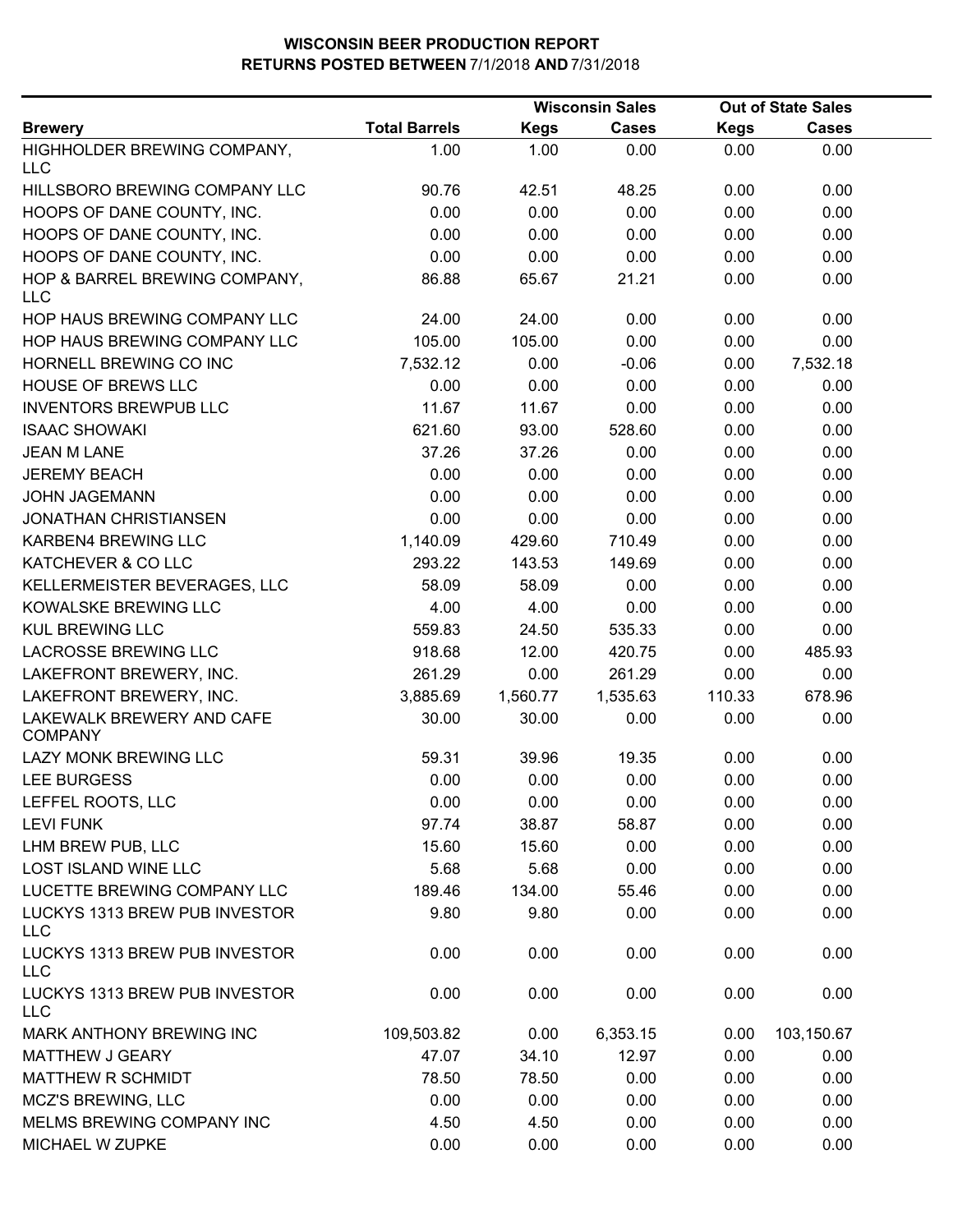|                                                 |                      |             | <b>Wisconsin Sales</b> |             | <b>Out of State Sales</b> |  |
|-------------------------------------------------|----------------------|-------------|------------------------|-------------|---------------------------|--|
| <b>Brewery</b>                                  | <b>Total Barrels</b> | <b>Kegs</b> | <b>Cases</b>           | <b>Kegs</b> | <b>Cases</b>              |  |
| MILLERCOORS LLC                                 | 565.55               | 0.00        | 0.03                   | 0.00        | 565.52                    |  |
| MILLERCOORS LLC                                 | 17,868.86            | 956.53      | 7,621.61               | 1,462.64    | 7,828.08                  |  |
| MILLERCOORS LLC                                 | 199.16               | 0.00        | 199.16                 | 0.00        | 0.00                      |  |
| MILLERCOORS LLC                                 | 746,355.61           | 17,727.34   | 151,664.33             | 66,314.38   | 510,649.56                |  |
| MILLERCOORS USA LLC                             | 0.00                 | 0.00        | 0.00                   | 0.00        | 0.00                      |  |
| MILWAUKEE BREWING COMPANY                       | 1,316.63             | $-194.76$   | 1,326.25               | 41.92       | 143.22                    |  |
| MILWAUKEE BREWING COMPANY                       | 33.50                | 33.50       | 0.00                   | 0.00        | 0.00                      |  |
| MINOCQUA BREWING CO INC                         | 33.00                | 33.00       | 0.00                   | 0.00        | 0.00                      |  |
| <b>MISSION BREWERY INC</b>                      | 0.00                 | 0.00        | 0.00                   | 0.00        | 0.00                      |  |
| MOBCRAFT BEER INC                               | 117.88               | 78.58       | 36.36                  | 0.75        | 2.19                      |  |
| MODICUM BREWING LLC                             | 0.00                 | 0.00        | 0.00                   | 0.00        | 0.00                      |  |
| MOOSEJAW PIZZA & BREWING CO LLC                 | 101.60               | 96.01       | 5.59                   | 0.00        | 0.00                      |  |
| MOUNTAIN CREST SRL LLC                          | 7,929.63             | 194.75      | 969.77                 | 47.50       | 6,717.61                  |  |
| NATHAN R WARNKE                                 | 14.20                | 14.20       | 0.00                   | 0.00        | 0.00                      |  |
| <b>NEW BARONS BREWING</b><br><b>COOPERATIVE</b> | 3.25                 | 3.25        | 0.00                   | 0.00        | 0.00                      |  |
| NEW GLARUS BREWING COMPANY                      | 20,468.36            | 7,286.00    | 13,182.36              | 0.00        | 0.00                      |  |
| NEW GLARUS BREWING COMPANY                      | 561.12               | 95.75       | 465.37                 | 0.00        | 0.00                      |  |
| NEXT DOOR BREWING LLC                           | 0.00                 | 0.00        | 0.00                   | 0.00        | 0.00                      |  |
| NEXT DOOR BREWING LLC                           | 17.85                | 17.85       | 0.00                   | 0.00        | 0.00                      |  |
| NICHOLAS CALAWAY                                | 205.63               | 123.83      | 81.80                  | 0.00        | 0.00                      |  |
| NOBLE ROOTS BREWING COMPANY,<br><b>LLC</b>      | $-0.42$              | $-0.42$     | 0.00                   | 0.00        | 0.00                      |  |
| NORTHWOODS BREWING CORP LLC                     | 181.00               | 181.00      | 0.00                   | 0.00        | 0.00                      |  |
| OFF-KILTER BREWING INC                          | 0.00                 | 0.00        | 0.00                   | 0.00        | 0.00                      |  |
| OLD ABE BREWING LLC                             | 0.00                 | 0.00        | 0.00                   | 0.00        | 0.00                      |  |
| <b>OLIPHANT BREWING LLC</b>                     | 60.34                | 41.15       | 0.00                   | 19.19       | 0.00                      |  |
| O'SO BREWING COMPANY                            | 356.58               | 112.17      | 244.41                 | 0.00        | 0.00                      |  |
| PARCHED EAGLE BREWPUB LLC                       | 7.13                 | 7.13        | 0.00                   | 0.00        | 0.00                      |  |
| PATRICK MC INTOSH                               | 16.19                | 13.33       | 2.86                   | 0.00        | 0.00                      |  |
| PETER H GENTRY                                  | 0.00                 | 0.00        | 0.00                   | 0.00        | 0.00                      |  |
| PETER H GENTRY                                  | 722.25               | 722.25      | 0.00                   | 0.00        | 0.00                      |  |
| PETER H GENTRY                                  | 22.00                | 22.00       | 0.00                   | 0.00        | 0.00                      |  |
| PETER PETERSON                                  | 6.00                 | 6.00        | 0.00                   | 0.00        | 0.00                      |  |
| PETSKULL BREWING COMPANY LLC                    | 24.00                | 24.00       | 0.00                   | 0.00        | 0.00                      |  |
| PHUSION PROJECTS LLC                            | 32,029.35            | 0.00        | 504.29                 | 0.00        | 31,525.06                 |  |
| PITCHFORK BREWING LLC                           | 23.31                | 23.31       | 0.00                   | 0.00        | 0.00                      |  |
| PLYMOUTH BREWING COMPANY LLC                    | 10.49                | 10.49       | 0.00                   | 0.00        | 0.00                      |  |
| PORT HURON BREWING COMPANY,<br>LLC              | 186.33               | 114.62      | 71.71                  | 0.00        | 0.00                      |  |
| POTOSI BREWING COMPANY                          | 3,432.45             | 1,178.65    | 1,711.20               | 161.50      | 381.10                    |  |
| POTOSI BREWING COMPANY                          | 14.60                | 14.60       | 0.00                   | 0.00        | 0.00                      |  |
| R' NOGGIN BREWING LLC                           | 0.00                 | 0.00        | 0.00                   | 0.00        | 0.00                      |  |
| RACINE BREWING COMPANY                          | 50.50                | 50.50       | 0.00                   | 0.00        | 0.00                      |  |
| RAIL HOUSE PROPERTIES LLC                       | 17.50                | 17.50       | 0.00                   | 0.00        | 0.00                      |  |
| RAISED GRAIN BREWING COMPANY<br><b>LLC</b>      | 0.00                 | 0.00        | 0.00                   | 0.00        | 0.00                      |  |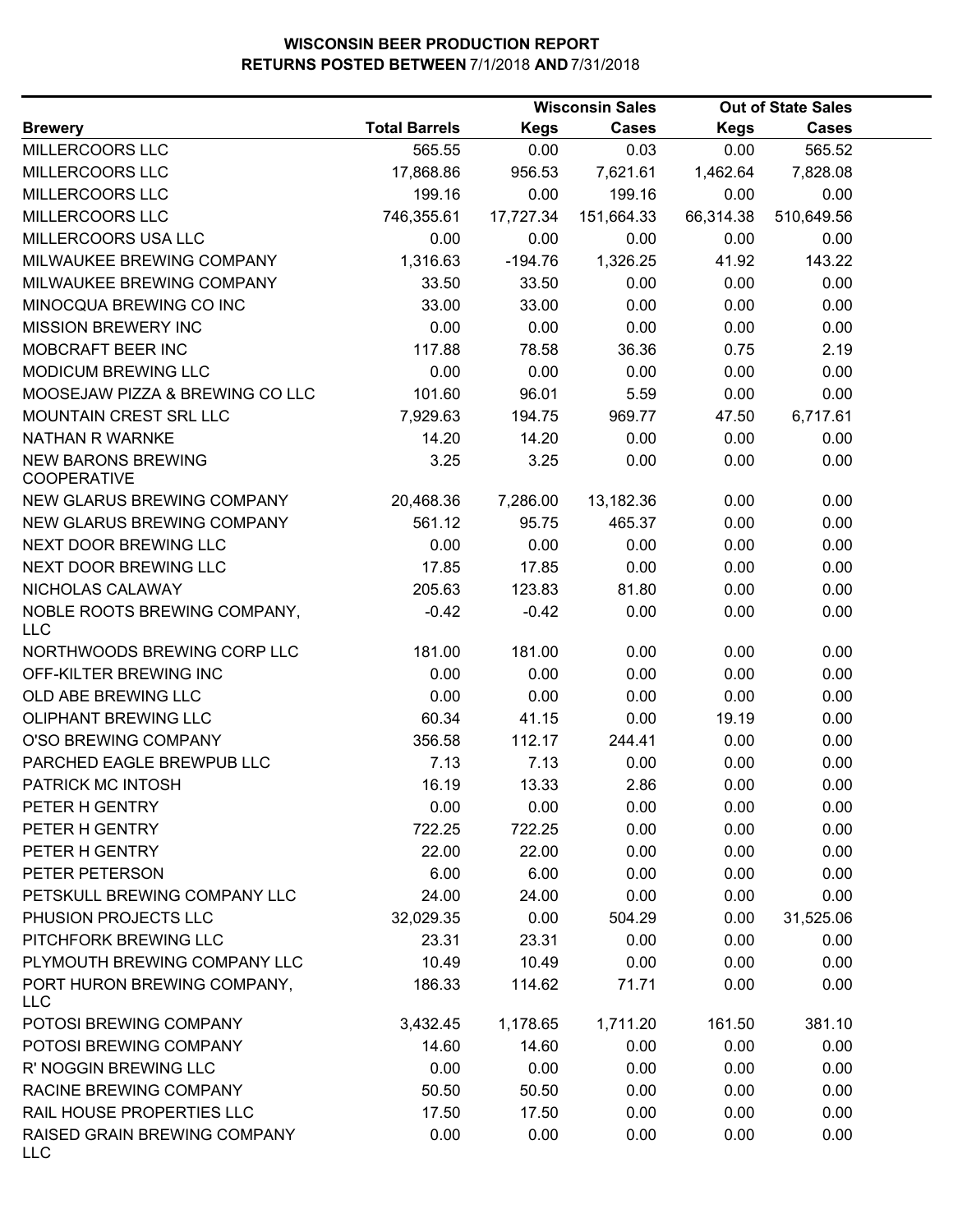|                                                        |                      |             | <b>Wisconsin Sales</b> |             | <b>Out of State Sales</b> |  |
|--------------------------------------------------------|----------------------|-------------|------------------------|-------------|---------------------------|--|
| <b>Brewery</b>                                         | <b>Total Barrels</b> | <b>Kegs</b> | <b>Cases</b>           | <b>Kegs</b> | <b>Cases</b>              |  |
| <b>RAISED GRAIN BREWING COMPANY</b><br><b>LLC</b>      | 233.55               | 116.67      | 116.88                 | 0.00        | 0.00                      |  |
| <b>RANDOLPH OSKEY</b>                                  | 16.94                | 16.94       | 0.00                   | 0.00        | 0.00                      |  |
| <b>REBELLION BREWING HOLDING</b><br><b>COMPANY INC</b> | 13.75                | 13.75       | 0.00                   | 0.00        | 0.00                      |  |
| REGAL BRAU BREWING COMPANY LLC                         | 975.30               | 0.00        | 7.54                   | 0.00        | 967.76                    |  |
| <b>REVOLVER BREWING LLC</b>                            | 0.00                 | 0.00        | 0.00                   | 0.00        | 0.00                      |  |
| RHINELANDER BREWING CO LLC                             | 33.87                | 10.48       | 23.39                  | 0.00        | 0.00                      |  |
| RHINELANDER BREWING CO LLC                             | 8,016.92             | 11.50       | 278.27                 | 36.00       | 7,691.15                  |  |
| <b>RICHARD R TUESCHER</b>                              | 4.00                 | 4.00        | 0.00                   | 0.00        | 0.00                      |  |
| ROBERT A LARSON                                        | 232.18               | 94.00       | 111.55                 | 8.33        | 18.30                     |  |
| ROCK COUNTY BREWING COMPANY<br><b>LLC</b>              | 31.47                | 31.47       | 0.00                   | 0.00        | 0.00                      |  |
| ROCKY REEF BREWING COMPANY                             | 28.26                | 28.26       | 0.00                   | 0.00        | 0.00                      |  |
| <b>ROGER MILLER</b>                                    | 8.70                 | 8.70        | 0.00                   | 0.00        | 0.00                      |  |
| <b>ROSS M NELSON</b>                                   | 1.83                 | 1.83        | 0.00                   | 0.00        | 0.00                      |  |
| ROWLAND'S CALUMET BREWING CO.,<br>INC.                 | 12.00                | 12.00       | 0.00                   | 0.00        | 0.00                      |  |
| ROWLAND'S CALUMET BREWING CO.,<br>INC.                 | 15.00                | 15.00       | 0.00                   | 0.00        | 0.00                      |  |
| RUSH RIVER BREWING LLC                                 | 205.89               | 40.90       | 57.27                  | 54.16       | 53.56                     |  |
| <b>RUSTIC VENTURES LLC</b>                             | 0.00                 | 0.00        | 0.00                   | 0.00        | 0.00                      |  |
| <b>RUSTIC VENTURES LLC</b>                             | 0.00                 | 0.00        | 0.00                   | 0.00        | 0.00                      |  |
| SAND CREEK BREWING CO LLC                              | 242.97               | 84.30       | 141.98                 | 0.00        | 16.69                     |  |
| SAWMILL BREWING CO INC                                 | 37.80                | 37.80       | 0.00                   | 0.00        | 0.00                      |  |
| SAWMILL LOGGER ENTERPRISES LLC                         | 3.00                 | 3.00        | 0.00                   | 0.00        | 0.00                      |  |
| SLEEMAN BREWING COMPANY USA<br><b>INC</b>              | 6,375.01             | 12.52       | 72.40                  | $-12.52$    | 6,302.61                  |  |
| <b>SLOCUM LLC</b>                                      | 66.40                | 66.40       | 0.00                   | 0.00        | 0.00                      |  |
| SOME NERVE BREWING COMPANY<br><b>LLC</b>               | 13.81                | 13.81       | 0.00                   | 0.00        | 0.00                      |  |
| SOUTH SHORE BREWERY, INC.                              | 42.22                | 42.22       | 0.00                   | 0.00        | 0.00                      |  |
| SOUTH SHORE BREWERY, INC.                              | 129.35               | 75.22       | 40.34                  | 7.33        | 6.46                      |  |
| <b>SPB LLC</b>                                         | 5,446.80             | 463.75      | 1,453.08               | 311.75      | 3,218.22                  |  |
| SPRECHER BREWING COMPANY, INC.                         | 707.37               | 355.42      | 65.67                  | 4.00        | 282.28                    |  |
| STARBOARD BREWING COMPANY LLC                          | 12.00                | 12.00       | 0.00                   | 0.00        | 0.00                      |  |
| STEELHEAD ALEWORKS LLC                                 | 15.00                | 15.00       | 0.00                   | 0.00        | 0.00                      |  |
| <b>STEPHEN B ZINK</b>                                  | 0.00                 | 0.00        | 0.00                   | 0.00        | 0.00                      |  |
| STILLMANK BREWING COMPANY                              | 120.64               | 59.76       | 60.88                  | 0.00        | 0.00                      |  |
| STONE ARCH BREWPUB INC.                                | 182.02               | 182.02      | 0.00                   | 0.00        | 0.00                      |  |
| SWINGING BRIDGE BREWING<br><b>COMPANY</b>              | 29.75                | 27.75       | 2.00                   | 0.00        | 0.00                      |  |
| SWITCHGEAR BREWING COMPANY<br><b>LLC</b>               | 21.30                | 21.30       | 0.00                   | 0.00        | 0.00                      |  |
| TERRAPIN BEER COMPANY LLC                              | 0.00                 | 0.00        | 0.00                   | 0.00        | 0.00                      |  |
| THE BRONX BREWERY, LLC                                 | 0.00                 | 0.00        | 0.00                   | 0.00        | 0.00                      |  |
| THE EAU CLAIRE BREWING PROJECT<br><b>LLC</b>           | 0.00                 | 0.00        | 0.00                   | 0.00        | 0.00                      |  |